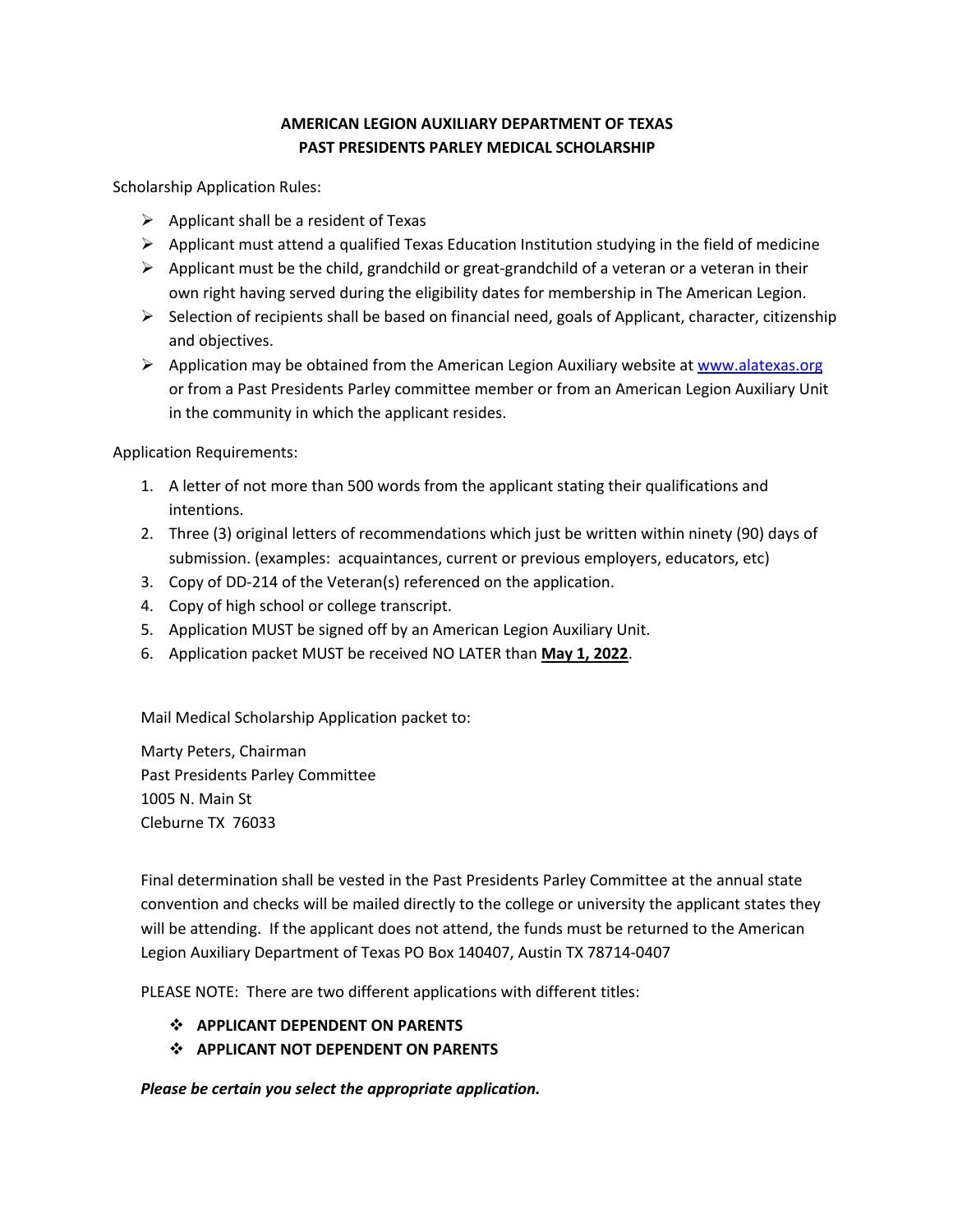## **AMERICAN LEGION AUXILIARY DEPARTMENT OF TEXAS**

## **PAST PRESIDENTS PARLEY MEDICAL SCHOLARSHIP**

## **APPLICANT: DEPENDENT OF PARENTS**

|               |  |                    |                                                              | Has applicant been chosen and received a medical scholarship from PPP in the past? YES NO           |  |
|---------------|--|--------------------|--------------------------------------------------------------|-----------------------------------------------------------------------------------------------------|--|
|               |  |                    |                                                              |                                                                                                     |  |
|               |  |                    |                                                              | Application for Medical Scholarship is being made based on the Military Service of: (circle one:)   |  |
| <b>FATHER</b> |  | <b>MOTHER</b> SELF | <b>GRANDPARENT</b>                                           | <b>GREAT GRANDPARENT</b>                                                                            |  |
|               |  |                    |                                                              |                                                                                                     |  |
|               |  |                    |                                                              |                                                                                                     |  |
|               |  |                    |                                                              | Date entered active duty service ____________________ Date of Discharge ___________________________ |  |
|               |  |                    |                                                              |                                                                                                     |  |
|               |  |                    |                                                              |                                                                                                     |  |
|               |  |                    |                                                              |                                                                                                     |  |
|               |  |                    |                                                              |                                                                                                     |  |
|               |  |                    |                                                              | Other income to household (i.e.: Pension, SSA, VA, Retirement, Rental, Investments, Royalties,      |  |
|               |  |                    |                                                              | Number of children in the family: Under age 18 ________Over age 18 ________ [including yourself]    |  |
|               |  |                    |                                                              | Number of children currently attending college or university other than this applicant? ______      |  |
|               |  |                    | Additional dependents living in the household? _____________ |                                                                                                     |  |
|               |  |                    |                                                              |                                                                                                     |  |
|               |  |                    |                                                              | (CONTINUED ON NEXT PAGE)                                                                            |  |